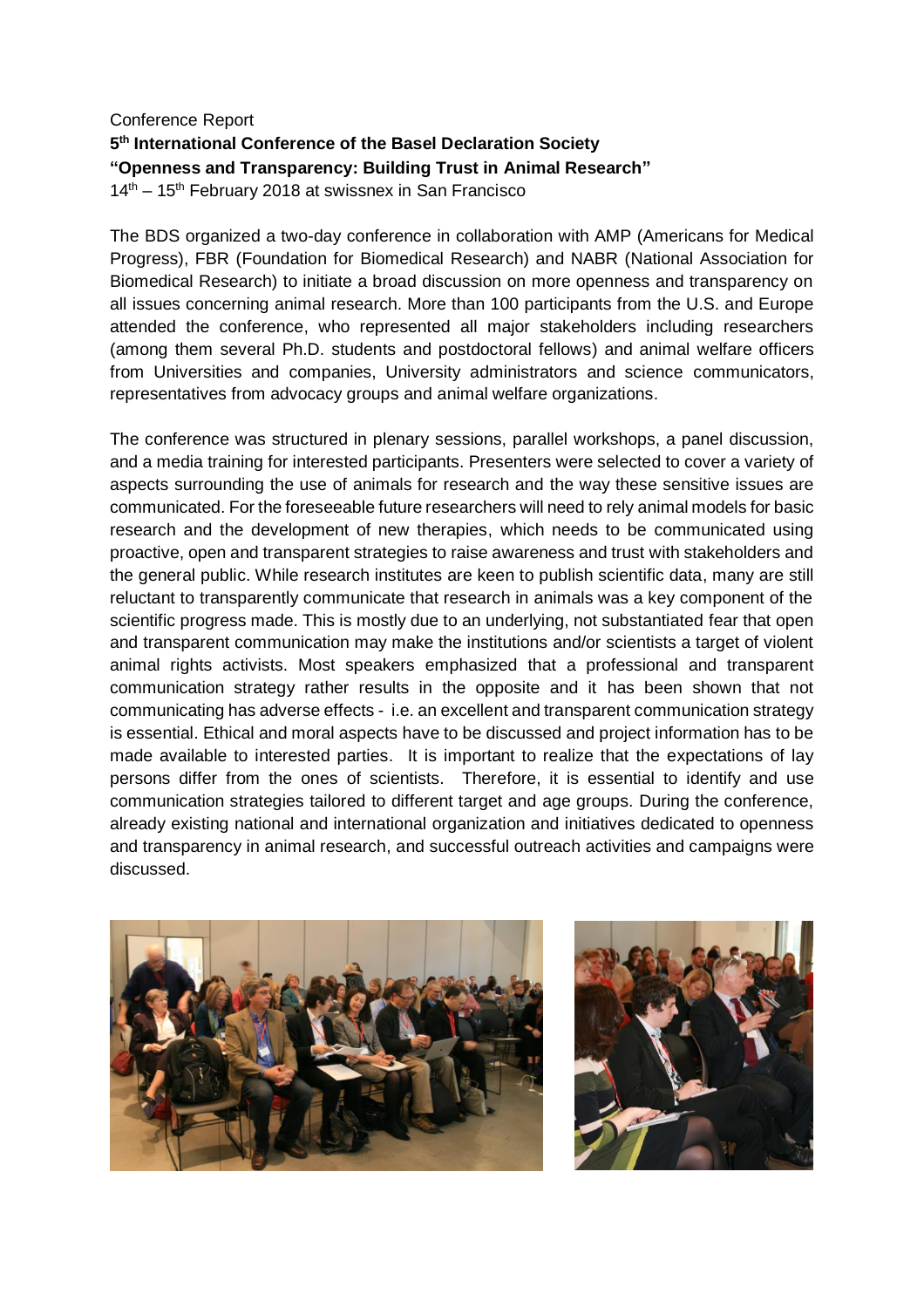One outcome of the intense discussions during the meeting was that the participants agreed that a proactive, open and trustful strategy for the interactions with the general public has to be developed as is already in place at few select Universities in the USA. For example, websites should have easy accessible and clear information concerning the research with animals that is conducted. It is important to engage in an open and participatory dialog with the general public that should include activities tailored to the different target audiences such as students, schools, information and programs for journalists and the different sectors and ages of the general public including lay people.

All participants attended one of the four Workshops, which centered around the following topics with the aim to develop and finalize position papers dealing with: 1. Openness and transparency in animal research. 2. Outreach to students and general public. 3. Science communication and social networks. 4. Transparency and the 3Rs.

The major achievement of Workshop 1 (Openness and Transparency) was a draft concept and roadmap toward reaching an US Animal Research Openness Agreement (USAROA). The workshop and conference participants decided that a working group should be constituted that creates an initial draft of such an agreement. In their discussions, the workshop participants reflected on the input of different stakeholders with expertise on proactive openness in European countries such as the UK, Germany and Switzerland (Basel Declaration). Particular emphasis was given to develop proactive strategies to communicate about animal research and a dialog with the general public about animal research. Last but not least, the workshop participants identified potential academic and industrial (first) signatories for the USAROA.

Workshop 2 was centered around outreach and establishing an interactive dialogue with students and the general public to increase the understanding of the continued importance of animal research. The participants agreed that efforts to educate science teachers are important and that research involving animals must be openly discussed at science fairs and career days. In addition to animal research itself, the awareness concerning moral and ethical issues needs to be raised. Therefore, organizations like AALAS (American Association for Laboratory Animal Science) that are already active on these issues should be supported. It was suggested that the activities be evaluated and discussed within the concordat before the new programs start.

Workshop 3 on science communication and social networks concluded that the correct "use" of social media is challenging. One major issue is that information and sources are not always reliable and in many cases the information does not concur to standards of the scientific community. Therefore, the use of social media requires a rather different approach than using classical media. However, the use of social media is key to reaching out to the young generation. It was pointed out that students and young scientists should be involved in communication strategies that rely on social media. Again, openness and transparency was considered key to the successful proactive communication. In addition, the workshop participants made recommendations concerning the format of the statements and information that institutions should provide on their websites to increase trust in their animal research.

Workshop 4 centered on transparency and the 3R principles. The participants discussed strategies to improve and ultimately maximize the implementation of the 3R principles (refine, reduce, replace) into daily research practice. There is a need to better inform the research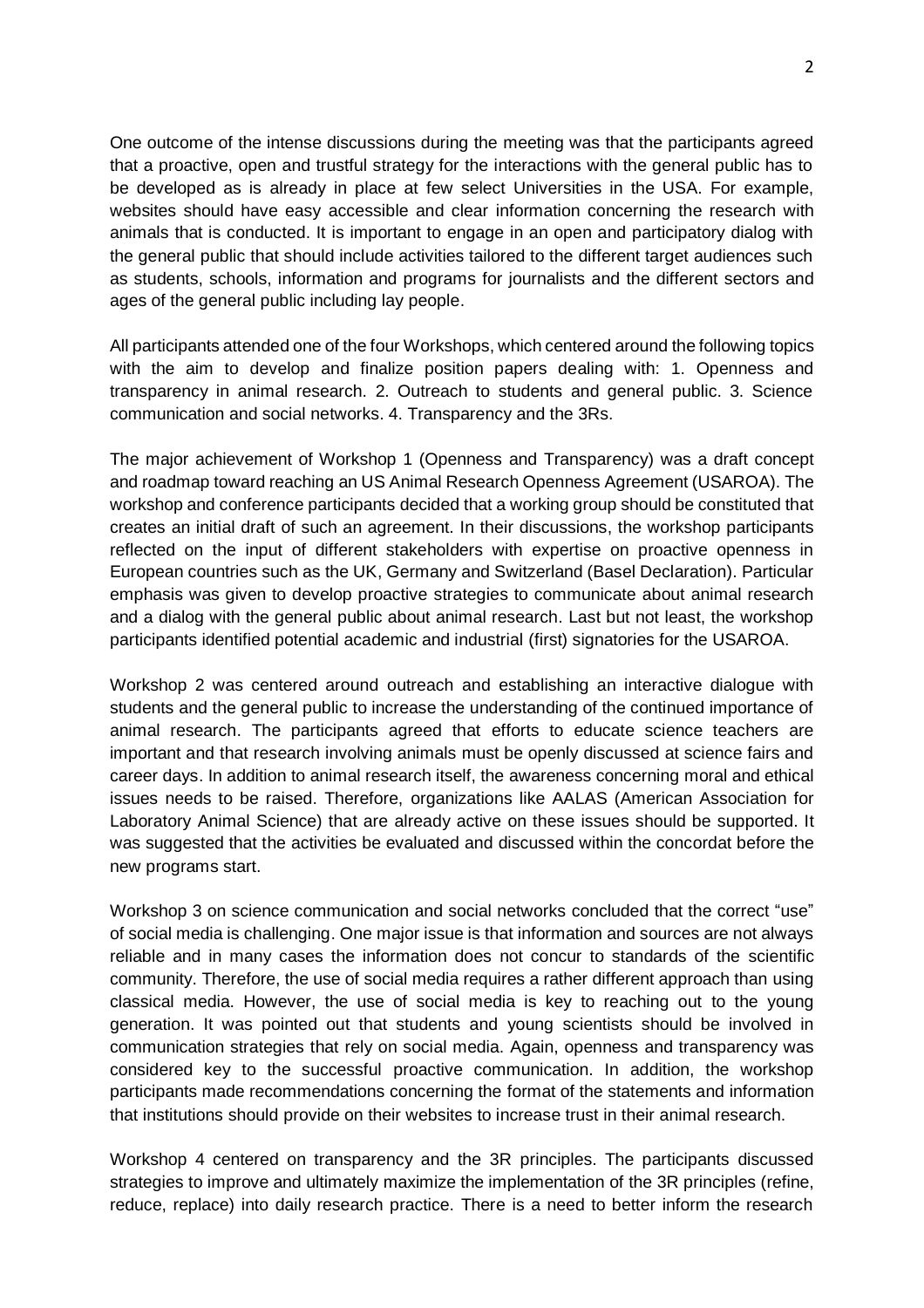community and stakeholders about the advantages and inherent limitations of implementing the 3Rs into daily animal research and welfare practice. There is an urgent need to improve the collaboration between the institutions and groups that work on implementing the 3R principles and technologies in the USA and around the world. This is an area where academia and industry should work together and platforms and channels for sharing 3R knowledge and technology have to be established. It was mentioned that the 3Rs principles (formulated ≥60 years ago) should be up-dated to reflect the progress in animal research and welfare standards.

The conference ended with a vivid panel discussion on the second day and there was an overwhelming consensus among the panelists and participants of the 5<sup>th</sup> BDS conference that a bigger community built on the already ongoing initiatives in USA would be highly beneficial to progress faster as is happening in Europe. This community should work toward increasing openness and transparency both in the academic and industrial sector by influencing their leaderships. Efforts to encourage and increase proactive and positive communication of animal research, animal welfare and the 3Rs should be supported at all levels.





A major indicator of the success of the  $5<sup>th</sup>$  BDS conference were the lively and completely open discussions among all participants. The feedback of the participants concerning conference organization, the swissnex venue, discussions and outcomes was overwhelmingly positive. The conference achieved its major goal, namely to lay the foundation toward an agreement to proactive openness and transparency in the USA that should be comparable to the Basel Declaration Society and the UK Concordat. In particular, the conference brought together the different stakeholders on this key issue and identified the interest groups that could act as driving force for this process. The BDS will stay in contact with the working group to support their efforts and progress toward an US Animal Research Openness Agreement (USAROA).